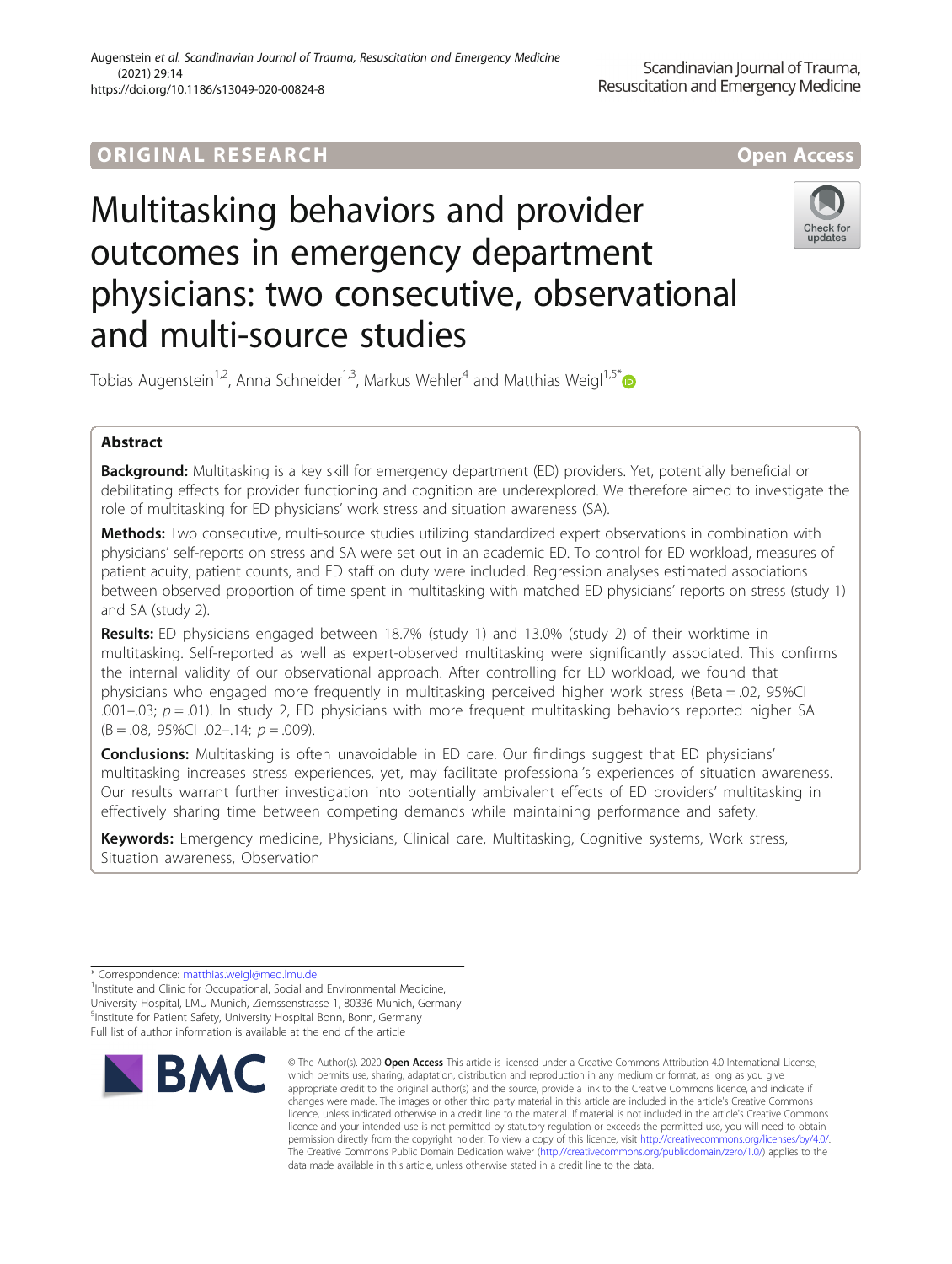# Background

Due to the very intricacies of emergency care work, ED physicians often face competing care demands with needs to manage multiple events concurrently. ED physicians tend to apply multitasking when multiple events load upon them within often resource-limited and interrupt-driven workflows [\[1](#page-6-0)–[4\]](#page-6-0). We define multitasking as simultaneous task performance, i.e., when physicians combine concurrent activities, e.g., completing a patient chart and synchronously answering a phone call [[3,](#page-6-0) [5](#page-6-0)]. ED physicians perform multitasking during a substantial amount of their work time with previously ob-served shares between 10.7% up to 30.[6](#page-6-0)%  $[6-9]$  $[6-9]$ .

ED providers engage in multitasking to maintain fast and efficient care in time-constrained ED environments, e.g., keeping several patient charts at hand or open (i.e., open active EMR charts) to facilitate access and maintain fast response [[3,](#page-6-0) [10,](#page-7-0) [11](#page-7-0)]. While juggling with competing priorities, ED physicians apply multitasking as a prompt-response to disruptive care demands to adjust communication and care strategies [[4,](#page-6-0) [12](#page-7-0)]. Therefore, it has been proposed that multitasking is a key ability of ED providers [[3](#page-6-0), [13](#page-7-0)–[15](#page-7-0)]. Although ED physicians frequently operate under a barrage of multiple and competing demands, the very consequences of multitasking for provider outcomes are not well understood [\[3](#page-6-0), [10,](#page-7-0) [11](#page-7-0), [16\]](#page-7-0). Particularly the following questions remain unresolved:

First, there is a paucity of naturalistic studies on multitasking demands in acute care settings with real observational data that closely approximate ED conditions under which multitasking takes place [[10](#page-7-0), [16,](#page-7-0) [17\]](#page-7-0). Secondly, a thorough understanding concerning multitasking and its consequences for provider outcomes such as work stress and cognition is needed [[3\]](#page-6-0). ED physicians' mental resources play a vital role in achieving multiple clinical tasks over time and delivering safe care [[18](#page-7-0)]. Yet, naturalistic studies that quantify physician cognition in complex multi-patient environments are lacking [\[19](#page-7-0)]. Situation awareness is a key challenge in dynamic and information-rich EDs where providers need to maintain alertness to safeguard provision of optimal patient care as well as frequently reconcile care resources with patient care demands [\[20](#page-7-0)–[22\]](#page-7-0). We hypothesize that multitasking impairs provider's situation awareness due to increased mental load while working with multiple patients in team-based care settings with enhanced needs of task coordination, distributed cognition, and permanent information flows [\[19](#page-7-0), [23\]](#page-7-0). Thirdly, it has been suggested that ED providers need to align potential debilitating effects of multitasking in terms of omissions or performance decrements with potential benefits such as efficiency and performance gains [[3,](#page-6-0) [4](#page-6-0), [11,](#page-7-0) [12\]](#page-7-0). However, respective empirical and real-world investigations into the complex and potentially ambiguous consequences of multitasking for ED physicians' experiences are missing [\[10](#page-7-0), [15\]](#page-7-0).

Our considerations were informed by models and concepts originating from cognitive sciences and multitasking research which postulate interrelations of task switching behaviors with mental workload, cognitive and stress outcomes [\[10](#page-7-0), [24](#page-7-0)–[26\]](#page-7-0). Respective models presume potential tradeoffs of benefits and costs in the process of task switching and associated sequelae for human performance and stress responses [\[19](#page-7-0), [25](#page-7-0), [27](#page-7-0)–[29](#page-7-0)]. To this end, we anticipated cause-effect-relationships between multitasking behaviors and physicians' responses in terms of increased stress and mitigated situation awareness [\[26](#page-7-0)]. Specifically, our investigation aimed to:

- (1) determine the prevalence of multitasking among ED physicians; and to
- (2) investigate associations between multitasking and provider-perceived outcomes, with specifically analyzing associations between multitasking and work stress (study 1) as well as between multitasking and situation awareness (study 2).

# **Methods**

# Design

We established a multi-method and multi-stage approach that combined standardized observations, concurrent physician reports on work stress and situation awareness, and ED registry data. We established two consecutive studies, i.e., study 1 and study 2, in the course of a larger quality improvement project in the re-spective ED. [[30\]](#page-7-0) Study 1 was conducted between November 2015 and January 2016, study 2 between November 2016 and January 2017. The Ethics Committee of the Medical Faculty, Munich University, approved the study (Nr. 327–15). All physicians received written and verbal information prior to data collection. Participation was voluntary and consent was obtained. Data collection, processing, and storage were conducted in accordance with General Data Protection Regulations.

#### Study setting

Our study was conducted in the ED of a major metropolitan, academic medical center in Southern Germany. This interdisciplinary, 24 h ED has about 84.000 yearly visits. Regarding size, patient census, work organization, staffing, and technological provisions, it is one of the largest EDs in Germany. Staff include specialists from trauma surgery, internal medicine, neurology, as well as further specialists on call. The ED consists of three treatment areas according to patient's chief complaints: examination and treatment rooms for (1) medical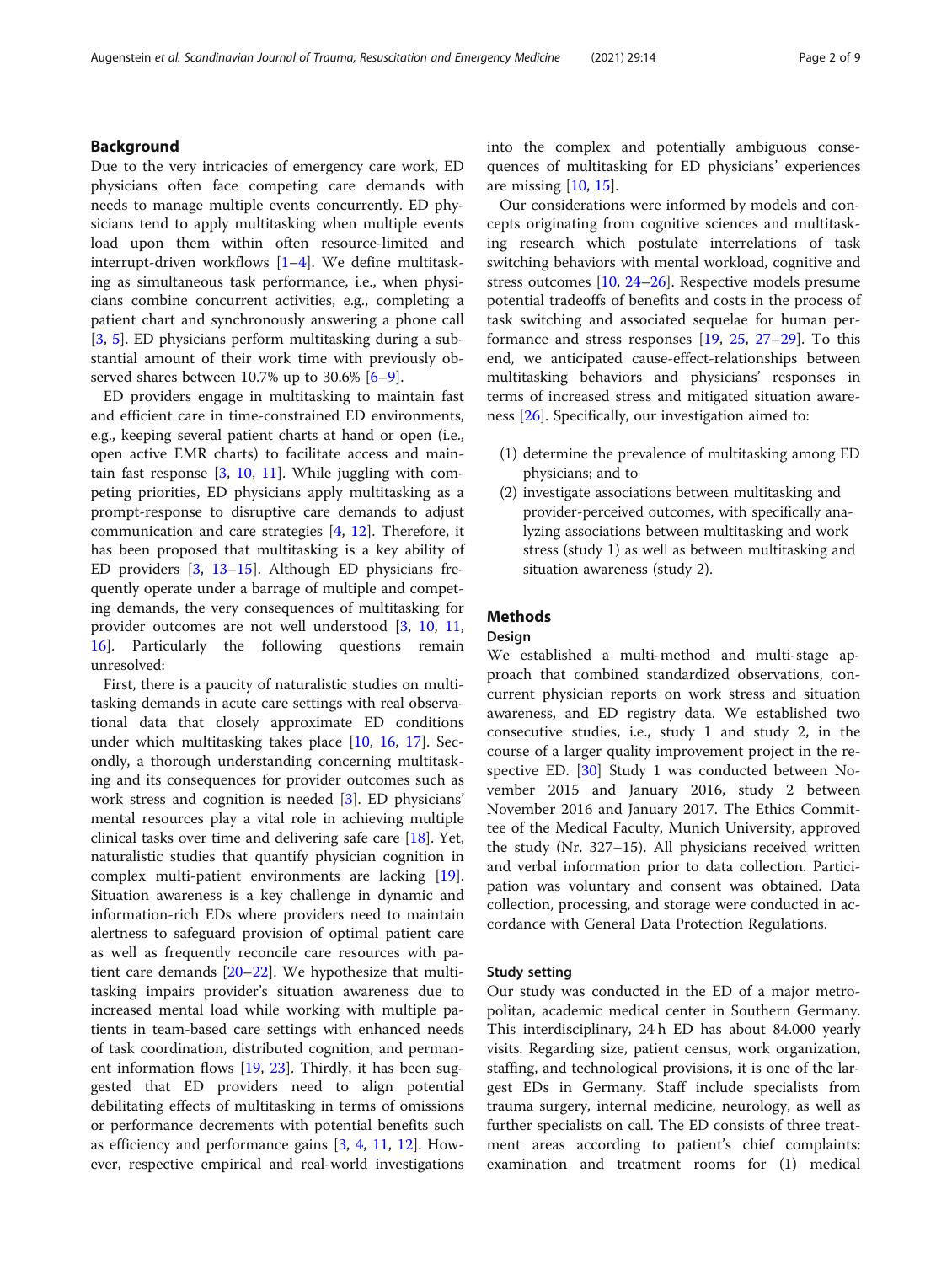(mainly internal, neurological), as well as (2) trauma patients, and (3) one short-term observation unit.

### Data collection procedure

Observation sessions were randomly assigned across ED treatment areas based on a randomization scheme developed prior to study start. On days of data collection, trained observers shadowed ED physicians during 90 min sessions. Eligible physicians were specialists as well as residents. A stratified sampling procedure was deployed to allocate observations randomly across ED units and time of the day (mornings, afternoons). Three expert observers with a professional background in healthcare and human factors shadowed ED staff for 90 min sessions.

# Observations of ED physician multitasking

In each observation session, observers coded physician activities with an established tool that includes eleven activity categories and that is further suitable to determine multitasking [\[9,](#page-7-0) [31,](#page-7-0) [32\]](#page-7-0).

Multitasking was coded if two activities were observed to be evidently carried out in a timely concurrent manner [\[6](#page-6-0), [31](#page-7-0)]. The key criterion for the observer was an obvious, directly observable overlay of concurrent activities to code a multitasking incident, e.g., documenting while talking to a colleague or, talking on the phone while simultaneously conducting a diagnostic procedure on a patient [\[5](#page-6-0)]. Start and end time of multitasking episodes were recorded. We finally aggregated the proportion of time spent in multitasking (in %) for each individual observation session.

First, we established reliability of our observational tool for multitasking. Prior to both studies, we carried out non-systematic observation sessions to test the feasibility of the tool. Additionally, we discussed inconsistencies between observers. Then, we deployed systematic pairwise observations for testing and establishing interobserver agreement. For study 1, we obtained an agreement of Gwet's AC1 = .72 (95%CI .67,.76; 15 pairwise observations). For study 2, we obtained an Gwet's AC1 = 0.80 (95%CI 0.76,.85; 8 pairwise observations). Both results indicate good inter-observer agreement and confirm the tool's reliability [\[33](#page-7-0)].

# Physician-reported outcomes: stress and situation awareness

In both studies, observed ED physicians filled out a short self-assessment survey after each observation session concerning the following outcomes:

Perceived multitasking (studies 1 and 2): One question examined the perceived frequency of multitasking demands during the observation session. We used a

question from an established work analysis tool [\[34\]](#page-7-0): 'During the past observation, how often did you have to work on tasks simultaneously?'. The answers were provided on a visual analogue scale from  $0 = 'few'$  to  $10 = 'very frequent'.$ 

Stress at work (study 1): We utilized the stress scale of the State-Trait-Anxiety-Inventory-6 (STAI-6) that quantifies cognitive, emotional, and physical aspects of work stress [\[35\]](#page-7-0). It consists of six statements with adjectives, e.g., describing feeling calm (reversely coded), tense, or upset. The answer scale ranges from 1='no, not at all' to  $4 = 'yes$ , completely'. Scale's internal consistency was Cronbach's alpha = .89. Situation awareness (study 2): We used a short scale that operationalizes Endsley's widely adopted model of SA composed of perception, comprehension, and projection [[36](#page-7-0)–[38\]](#page-7-0). It consisted of three questions: 'I was able to perceive important information concerning my work (e.g., concerning patients, workflow)' (perception); 'I was able to understand important information concerning my work (e.g., concerning patients, workflow)' (comprehension); 'I was able to project developments of my work' (projection). ED physicians answered on a visual scale ranging from to 0='very low' to 10='very high'. Cronbach's Alpha  $was = .81$ .

## Additional operational measures

To account for ED patient census and physicians' workload at the time of observations, we obtained additional information on ED staffing (study 1: count of ED staff on duty during shift of observation; study 2: number of physicians on duty), patient load (count of ED patients admitted during day of observation), and patient acuity (ratio of patients triaged with ESI-levels 1 and 2 to overall patients being evaluated). Data were retrieved from ED's registry data and the hospital information system.

### Statistical analyses

We first matched all observational and self-report data at the session level. Additionally, respective ED operational data was included for each session. First, we determined mean proportions of time spent in multitasking to total observation time (research question 1). Then, we calculated correlation analyses to identify bivariate associations between ED operational, observational, and self-report metrics (research question 2. Afterwards, we employed multivariate linear regression analyses to determine associations between observed multitasking and physicians' self-reports after controlling for ED operational confounders. SPSS 24.0 was used for all statistical analyses (IBM Inc., Chicago).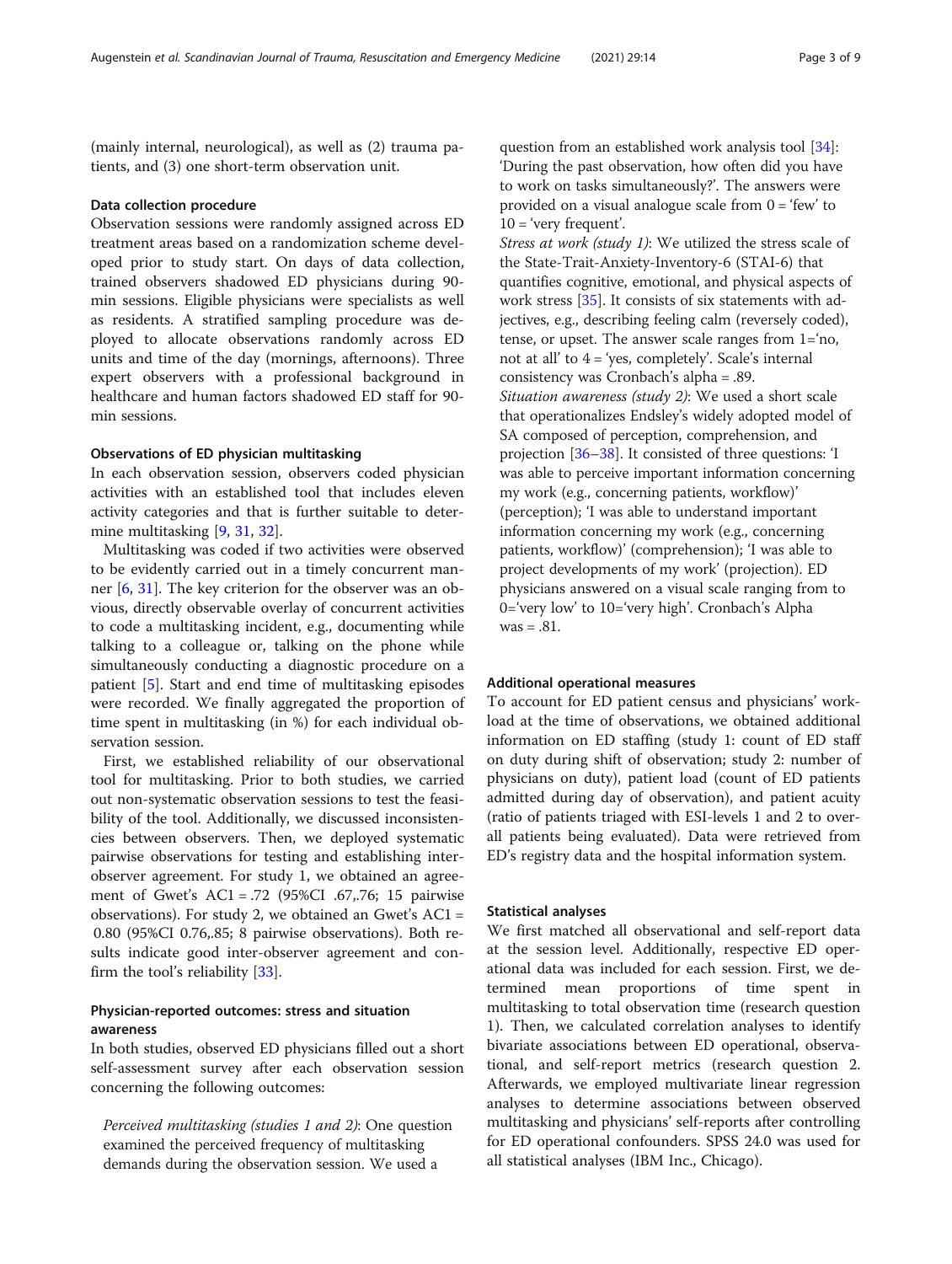# Results

In study 1, we matched data for 28 observation sessions and respective ED physicians' self-evaluations with an overall observation length of 43.1 h. For study 2, we analyzed 31 observation sessions of overall 46.3 h.

# Observational study 1: multitasking and stress

We determined an overall proportion of multitasking activities of 18.74% among observed ED physicians (SD = 12.93%; Range min-max .95–54.08%). Mean duration of individual multitasking episodes was 1 min and 28 s  $(SD = 32 s)$ .

Mean physician-rated multitasking during observation sessions was  $M = 4.60$  (SD = 2.99) and perceived stress was  $M = 1.79$  (SD = .54). The association between the count of ED staff on duty and physician-perceived multitasking almost reached significance  $(r=.37, p=.051)$ whereas the number of admitted ED patients was significantly associated with physicians' experiences of multitasking  $(r=.45, p=.02)$ . Both parameters were not associated with perceived stress (ED staff:  $r = .30$ ,  $p = .12$ ; ED patients:  $r = .03$ ,  $p = .87$ ). There were no relationships between the share of high acuity patients and perceived multitasking  $(r=.16, p=.41)$  nor provider stress  $(r=$  $-.01, p = .96$ ).

After controlling for the proportion of high acuity patients, number of admitted patients, and ED staffing, we identified a significant association between expertobserved multitasking activities and physician-reported multitasking frequency (Beta = .08, 95%CI .01–.16; standardized β = .36;  $p = .03$ ). We furthermore found a significant relationship between expert-observed multitasking and physician-reported stress, such that higher multitasking was related to higher stress evaluations by physicians (B = .02, 95%CI .005–.03; β = .48,  $p =$ .01); cf. Table 1.

# Observational study 2: multitasking and situation awareness

We found an aggregated share of multitasking of 13.04% (SD = 9.37, Range 2.71–42.90%) with a mean duration of individual multitasking episodes of 1 min and 21 s (SD = 26 s).

Mean physician-rated multitasking was  $M = 4.42$  (SD = 2.51). Concerning associations of perceived frequency of multitasking with ED staffing (i.e., physicians on duty) and patient numbers, we obtained one statistically significant relationship: A higher share of high acuity patients was related to lower levels of physician-reported multitasking  $(r = -.40, p = .03)$ , yet not related to observed frequency of multitasking  $(r = -.21, p = .25)$ . There were no significant associations of both multitasking measures with the number of ED physicians being present as well with the number of admitted patients.

Mean physician situation awareness was  $M = 6.94$  $(SD = 1.66)$ . The three facets of situation awareness were perceived differently with higher ratings for perception of critical information (SA-item 1:  $M = 7.44$ ; SD = 1.65) and comprehension of important information (SA-item 2:  $M = 7.63$ ;  $SD = 1.62$  compared to lower ratings for projection of developments (SA-item 3:  $M = 5.76$ ; SD = 2.43).

Finally, we tested for uni- and multivariate influences of multitasking on ED physicians' perceived situational awareness (cf. Table 1). After controlling for ED staffing and workload data, we identified a significant association of multitasking with perceived situation awareness: higher proportions of concurrent activities were associated with increased ratings of SA  $(B = .08, 95\% \text{ CI}$  .02, .14;  $\beta$  = .47,  $p$  < .01; cf., Table 1).

# Discussion

Multitasking is conceived as inherent and inevitable to ED work. However, respective research into the sequelae of ED physicians' multitasking behaviors is limited, particularly in real-world ED settings. Our multi-stage and multi-source approach with two consecutive studies revealed that frequent multitasking was associated with higher work stress and increased situation awareness.

Our first aim was to determine the prevalence of multitasking among ED physicians. We obtained a multitasking prevalence between 13% (study 2) and 18.7%

Table 1 Associations of multitasking and ED physicians' stress and situation awareness

|                               | <b>Provider outcomes</b> |     |                               |      |
|-------------------------------|--------------------------|-----|-------------------------------|------|
|                               | Stress (study 1)         |     | Situation awareness (study 2) |      |
|                               | B [95% CI]               | p   | B [95% CI]                    | р    |
| ED workload data              |                          |     |                               |      |
| Share of high acuity patients | $.00$ $[-.09, .09]$      | .97 | $.16$ $[.02, .30]$            | .02  |
| Count of patients in ED care  | $-.03$ $[-.13, .06]$     | .50 | $-.01$ $[-.02, .01]$          | .47  |
| Count of ED staff present     | $.07$ $[.00, .13]$       | .04 | $.27$ [ $-.05, .58$ ]         | .09  |
| ED physicians' multitasking   |                          |     |                               |      |
| Observed % of multitasking    | $.02$ $[.00, .03]$       | .01 | $.08$ $[.02, .14]$            | .009 |

Note: B non-standardized regression coefficient; p Significance, bold if  $p < .05$ ; intercept not depicted; study 1 n = 28 observation sessions; study 2 n = 31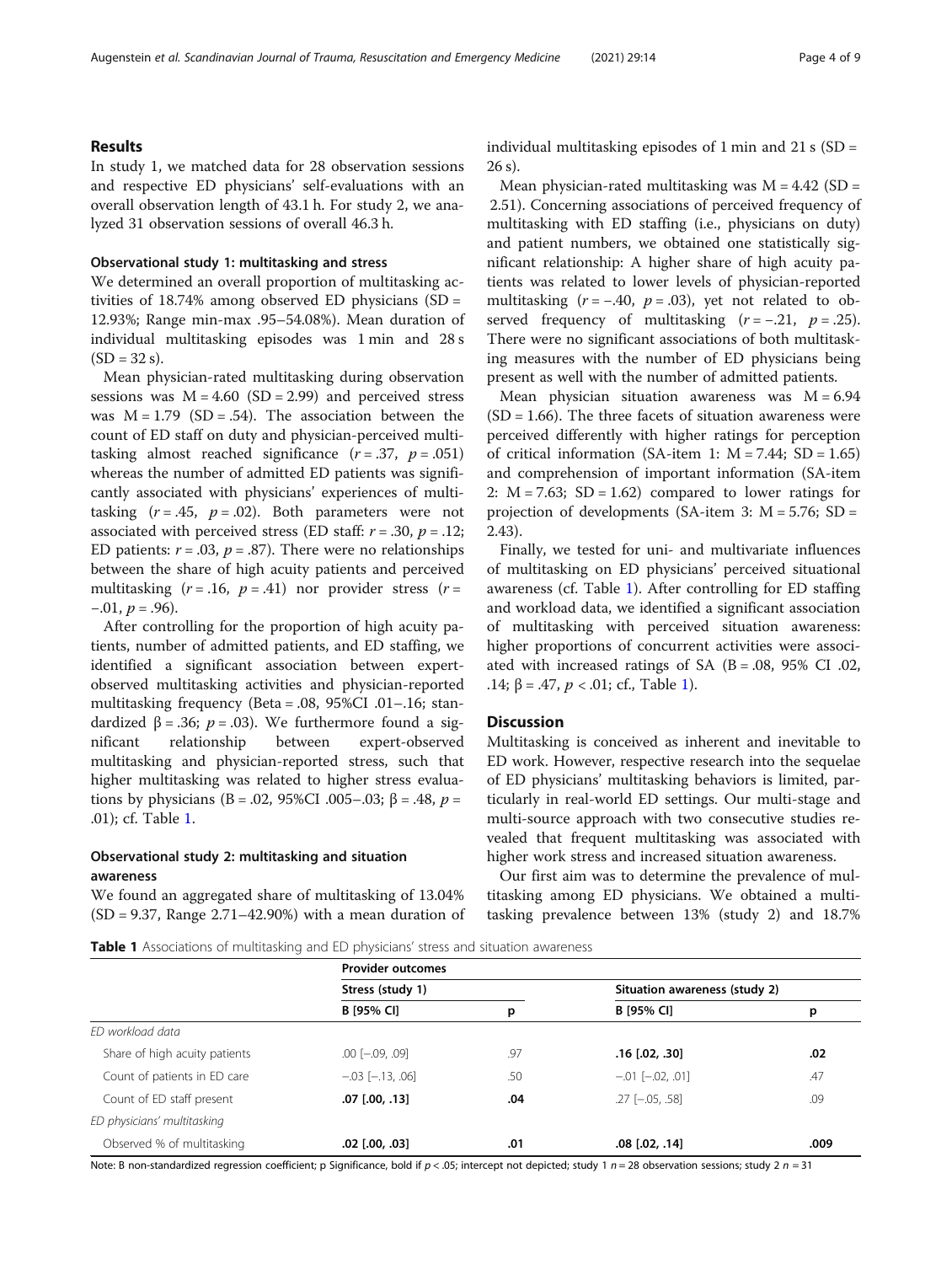(study 1) of the observed time. This corroborates previous investigations that ED physicians multitask during a substantial amount of their work time [[3\]](#page-6-0). Moreover, our numbers are in a similar range of previous studies among ED physicians in other ED settings [\[6](#page-6-0), [8](#page-7-0), [16](#page-7-0)]. EDs are dynamic work systems that are characterized by varying patient loads requiring ED staff to attend intermittently to multiple patient care responsibilities. Hence, there is a persistent demand to carry out tasks simultaneously to effectively cope with workload [[5](#page-6-0), [39\]](#page-7-0). Accordingly, we obtained significant associations between expert-observed and physicians' self-perceived multitasking which strengthens the internal and concurrent validity of our findings.

Our second aim was to determine associations between multitasking and ED physician outcomes with particular focus on work stress and situation awareness. To the best of our knowledge, this is the first naturalistic study that empirically scrutinized sequelae of multitasking for ED provider experiences. After controlling for ED workload, we identified significant relationships between observed multitasking and physicians' self-rated stress and situation awareness. Frequent multitasking behaviors were associated with higher stress: physicians seem to compensate multiple task demands through enhanced stress responses triggered through enhanced efforts and increased energetic expenditures [[40](#page-7-0)]. Our results resonate with previous findings showing that ED provider's multitasking was associated with increased mental workload [[31](#page-7-0)]. However, due to mounting workload, stress during ED work might also be part of a feedback system with positive as well as negative effects on current performance and subsequent adjustments in ED operations [[41](#page-7-0), [42](#page-7-0)].

Against our assumptions, we observed that ED physicians who were frequently engaged in multitasking reported higher situation awareness. This result deserves careful consideration. Post-hoc we suggest two potential justifications for this finding: First, situation awareness is a key cognitive resource for ED physicians for effective performance in dynamic and complex care situations [[43,](#page-7-0) [44](#page-7-0)]. Hence, multitasking might be an effective behavioral strategy to maintain oversight and attention to multiple concurrent streams of patient care [[3\]](#page-6-0). Concurrent task performance may help providers to keep track of alerts concerning acuity and patient needs, proactive management of space, creation of opportunities for following patients, prioritization, and anticipation of tasks [[29,](#page-7-0) [45](#page-7-0), [46](#page-7-0)]. Since ED work requires identification and interpretation of situation and patient cues from multiple, often dynamically changing data streams and sources, synchronous allocation of attention and behaviors toward multiple task demands may spur providers' abilities to keep track with various care processes [[18](#page-7-0), [20,](#page-7-0) [22](#page-7-0), [43](#page-7-0), [46](#page-7-0)]. A previous investigation into ED physicians' decision-making revealed that particularly notions of priority were essential for task-scheduling decisions [[47\]](#page-7-0). Consequently, if ED physicians tend to attend longer to high-priority interruptions, eventually, this may trigger more multitasking episodes [\[48\]](#page-7-0).

Our second post-hoc interpretation pertains to the role of subjective appraisals of multitasking. Previous research proposed that people who engage in multiple activities through rapid task switching mentally construct this as multitasking with positive effects for performance outcomes, what has been proposed as 'illusion of multitasking' [[49](#page-7-0)]. Although individual's perception of multitasking is malleable, mere perceptions of engaging in two activities contributes to increased experiences of arousal and performance [[49](#page-7-0), [50](#page-7-0)]. We conjecture that physicians aim to master their work as adept multitaskers [[15](#page-7-0)]. Previous research suggests that provider multitasking behaviors can be conceived as an optimization strategy to compensate for high clinical workload, insufficient work design, and suboptimal organization [\[5](#page-6-0), [45](#page-7-0)]. Along this line, multitasking behaviors are a preferred strategy to master high workloads in fast-paced, timeconstraint care environments [\[51](#page-7-0)]. Eventually, multitasking stipulates physicians' experiences of mastery, selfconfidence, and appraisal of performance [[5,](#page-6-0) [15](#page-7-0)]. Multitasking may thus foster interpretation of situation cues from multiple, dynamically changing data streams, i.e., such as various information that can be critical or irrelevant; adaption to evolving situations; and keeping track of and utilizing special elements of knowledge [\[23](#page-7-0), [43](#page-7-0)]. Since we observed particularly during phases of low or medium cognitive load and everyday ED care, our findings may pertain to times of routine work that allow for efficient task switching under opportune moments [[24](#page-7-0), [26\]](#page-7-0). Available literature on ED stress and SA has been focused on high-demanding emergency care task with immense efforts that overburden provider cognition and mitigate situation awareness, i.e., resuscitation, overcrowding [\[18](#page-7-0), [41,](#page-7-0) [42\]](#page-7-0). Moreover, laboratory studies suggest that medium levels of discretionary task switching may spur productivity, nonetheless, at the cost of accuracy [\[27](#page-7-0)]. With regard to ED care, future studies may test for non-linear relationships between multitasking demands and outcomes, i.e., an inverted-U curve between multitasking and ED performance or quality outcomes [[52](#page-7-0)]. To this end, our findings need to be replicated in studies across various ED settings as well as warrant further investigation concerning the role of medium- and high-complexity tasks and workload. Particularly, to test if multitasking might facilitate key aspects of physician's situation awareness that draw upon cognitive and information resources of ED's care system.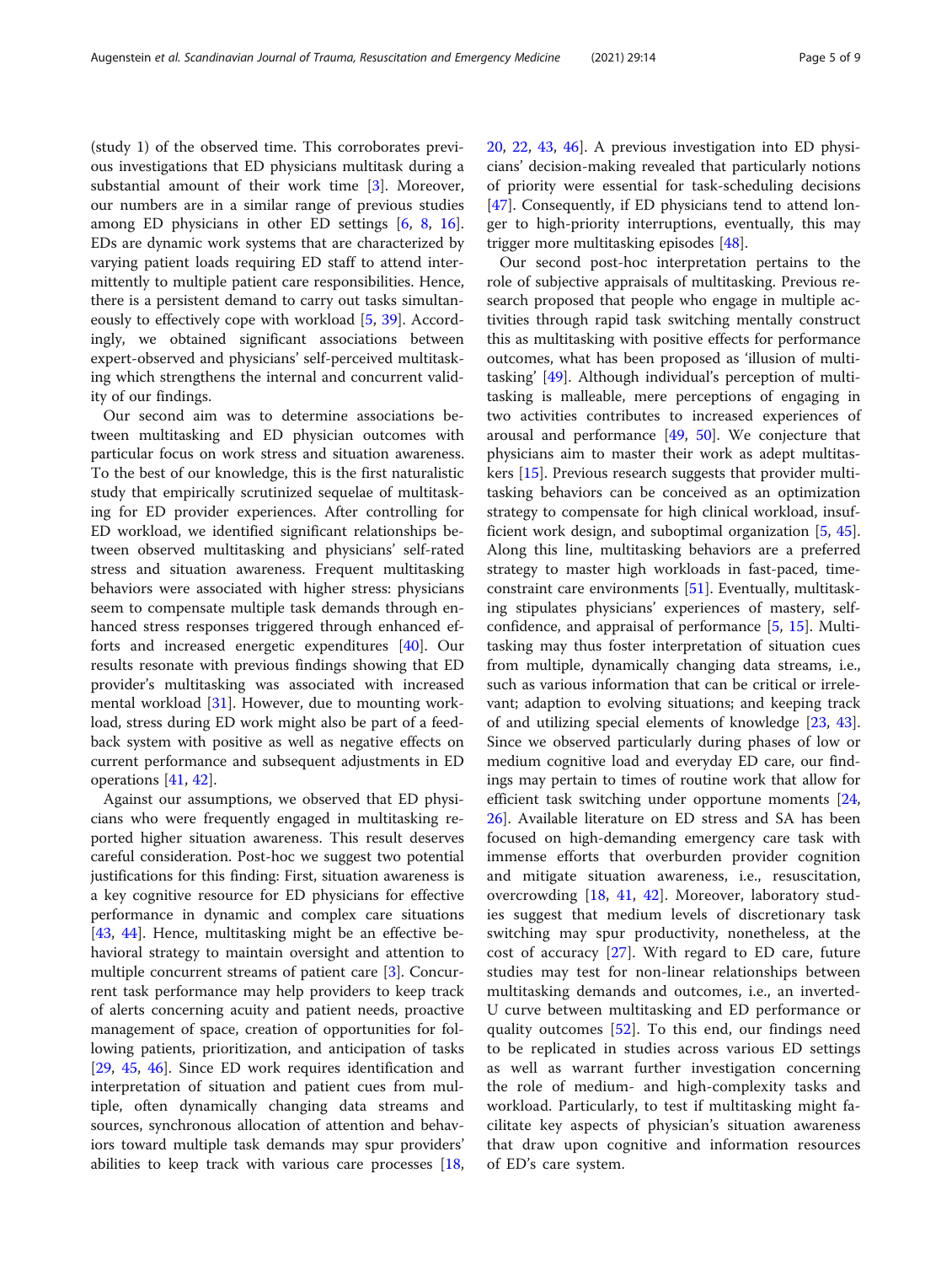Altogether, our tentative findings challenge previous assumptions concerning the role of multitasking in ED care. Our results suggest that multitasking behaviors may come at the cost of subjective stress through overtaxing provider cognitive systems and overburdened psychological efforts, hence, with potential benefits resulting in increased experiences of situation awareness and alertness.

# Limitations

Various limitations apply to our study. Although we sought to establish a prospective assessment, our analyses limit inferences concerning causality. We presumed cause-effect relationships of multitasking behaviors with particular provider outcomes, i.e., stress and outcomes, and established consecutive and temporally independent measures of observations and provider appraisals. Yet, our design does not allow unequivocal inferences concerning the actual directions of the identified effects. As discussed above, finer grained studies are necessary to rule out potential alternative explanations, e.g., experiences of high situation awareness entice ED physicians into adopting more multitasking behaviors. Our findings stem from real-world ED care work and may feed future simulation or lab-based studies that allow a deeper understanding of the actual consequences of provider multitasking.

Both studies included convenience sampling approaches (i.e., selection of ED professionals being present at the randomly chosen time and location) and were restricted in sample size as well as response volumes (i.e., limited number of expert observations and post-hoc surveys within each study, respectively). Although we sought to combine various sources of data to limit bias and achieve a comprehensive assessment of provider multitasking, we acknowledge that our observational measures do not convey the full complexity of ED's operational and sociotechnical care system [\[20](#page-7-0), [21](#page-7-0)]. The external validity of our findings should be considered carefully. Subsequent investigations should draw upon multi-center trials that encompass varying complexities and dynamics of ED work settings across different hospital environments and national settings [\[53](#page-7-0)]. To strengthen internal validity, we merely assessed day shifts and mostly routine ED care demands. This limits inferences concerning night shift work or other times of irregular demands that may spur multitasking demands.

We deployed well-established tools to identify multitasking activities and associated provider outcomes. Yet, our definition and operationalization of multitasking activities deserves careful interpretation since it draws upon a simultaneous dual-task-performance notion [\[10](#page-7-0)]. Although we observed activities that were carried out in a timely concurrent manner, humans actually switch

frequently between simultaneous task demands, i.e., intermittingly allocating attention and mental resources to both tasks in rapid cycles, also considered as interleaved multitasking or task switching which might not be observable [[10,](#page-7-0) [24,](#page-7-0) [28\]](#page-7-0). Future investigations should also seek to scrutinize concurrent task combinations of complex or less complex activities and modalities, i.e., feasibility of concordant vs. discordant activities [\[10](#page-7-0)]. Moreover, we made no difference concerning voluntary (or internally prompted) compared to externally prompted multitasking behaviors what might incur with different implications concerning cognitive load, time for task completion, and likelihood of errors [\[10,](#page-7-0) [26](#page-7-0)]. Lastly, although high stress and mitigated situation awareness among healthcare professionals contribute to adverse outcomes, we cannot infer on subsequent adverse performance detriments as well as inferior patient outcomes, e.g., medication administration errors or flawed decisions [\[2](#page-6-0), [12](#page-7-0), [54](#page-7-0), [55](#page-7-0)]. Lastly, we used a pragmatic measure of SA that relied on providers' self-report with increased likelihood of subjective bias. Other conceptions and measures of SA have been introduced such as situated SA or sense making [\[36](#page-7-0)].

# Implications for ED practice and research

Multitasking behaviors are an almost fundamental part of ED physicians' daily work routines. Our studies corroborate that ED physicians deal with multiple demands and need to coordinate tasks across various streams of patient care and multiple providers [[12,](#page-7-0) [29](#page-7-0), [31,](#page-7-0) [45\]](#page-7-0). Future studies are necessary that further scrutinize the complexities and dynamic characteristics of ED work, cognitive, and care systems [\[20,](#page-7-0) [21](#page-7-0)]. Further research into the role and potential benefits of multitasking in dynamic acute care is needed  $[3, 7]$  $[3, 7]$  $[3, 7]$  $[3, 7]$  $[3, 7]$ . Since multitasking tactics might be perceived as unavoidable in busy ED environments, it remains unclear how in practice patient care is compromised [\[7](#page-6-0)]. Among Australian ED physicians, multitasking was related to prescribing errors [\[55](#page-7-0)]. Notwithstanding, the often ascertained association of multitasking behaviors and errors is inconsistent and lacks substantial empirical evidence [[10\]](#page-7-0). With respect to the role of provider experience or tenure that were not assessed here, further studies should test if senior physicians are more skilled in (re) engaging in multiple tasks with particular focus on performance outcomes, e.g., diagnostic accuracy [\[56](#page-8-0)]. Since ED professionals frequently operate under overload and competing demands, we need studies that evaluate tradeoffs between attributes of different tasks, associated switching tendencies, and cognitive outcomes [[27,](#page-7-0) [57](#page-8-0)]. In-depth investigations are further necessary to elicit task complexities and deconstruction of task behaviors around interruptive events and episodes in ED care, i.e., ED physicians'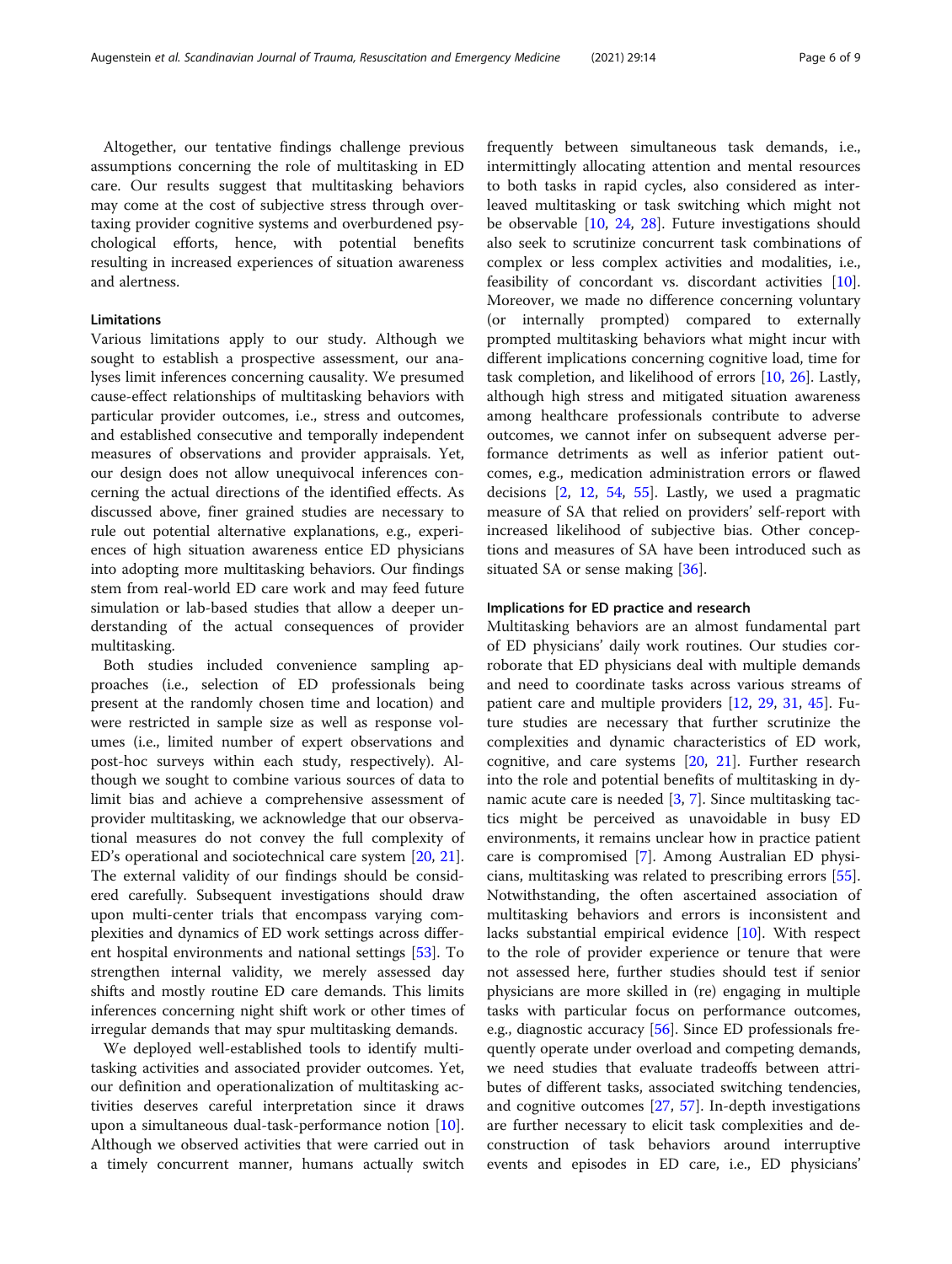<span id="page-6-0"></span>behavioral tendency for task switches to interruptive events while performing critical tasks such as ECG interpretation [[11,](#page-7-0) [58\]](#page-8-0).

Scholarly efforts are also necessary to investigate to what extent contemporary clinical settings with their dynamic workload and multiple timely demands stimulate clinicians' preference to carry out tasks simultaneously, i.e., polychronicity as a behavioral response [[55](#page-7-0)]. Although multitasking is considered a key skill for health care professionals, systematic training and formal developmental approaches that address task switching behaviors with respect to the possible negative effects of multitasking are still in their early stages. In ED practice, several avenues to address and teach the benefits and pitfalls of multitasking are feasible at different system levels: this may include on an individual level deliberate reflections on error-prone or inefficient work practices, accumulated experiences of safety-critical demands, and development of personal biases; on team-level, simulation approaches with post-hoc debriefings, senior supervision, crew-resource-management, delegation of duties, use of decision support tools; on an organizational level, provision of adequate resources, role-modeling by superiors, and implementation of technological support systems [3, [10](#page-7-0), [12,](#page-7-0) [13,](#page-7-0) [55,](#page-7-0) [59\]](#page-8-0). Since multitasking is unavoidable in acute medical work, comprehensive and system-wide approaches are necessary that are cognizant of the complex tradeoffs of multitasking behaviors for safe management of multiple and often competing care demands.

# Conclusions

Our two empirical investigations revealed that multitasking behaviors were associated with increased stress as well as increased situation awareness among ED physicians. Results suggest that a nuanced understanding concerning the debilitating nature of multitasking in everyday emergency care work is necessary with particular focus on potential benefits or decrements for provider cognition and functioning. Moreover, further investigation into the factors that contribute to multitasking and potential errors in the ED is warranted.

# Supplementary Information

The online version contains supplementary material available at [https://doi.](https://doi.org/10.1186/s13049-020-00824-8) [org/10.1186/s13049-020-00824-8.](https://doi.org/10.1186/s13049-020-00824-8)

Additional file 1: Table S1. Uni- and multivariate associations of multitasking and ED provider outcomes stress and situation awareness.

#### Abbreviations

CI: Confidence interval; ED: Emergency department; ESI : Emergency Severity Index; SA: Situation awareness

#### Acknowledgements

We would like to thank Joana Beck, Tobias Filmer, Theresa Steeb, and Nikolaus Bürger for their support in data collection. The results reported were part of the Doctoral Thesis requirements of Tobias Augenstein (Ludwig-Maximilians-University Munich, Germany).

#### Authors' contributions

TA, AS, and MW conceived the research idea. TA, AS, MWR, and MW contributed to study design, data collection, and analyses. All authors contributed to the drafts and revisions of the manuscript. The authors read and approved the final manuscript.

#### Funding

This study was funded by the Munich Centre for Health Sciences (MC-Health; PI: Matthias Weigl). Open Access funding enabled and organized by Projekt DEAL.

#### Availability of data and materials

Anonymized data can be obtained from corresponding author on reasonable request.

#### Ethics approval and consent to participate

The Ethics Committee of the Medical Faculty, Munich University, approved the study (Nr. 327–15). All physicians received written and verbal information prior to data collection. Participation was voluntary and consent was obtained.

#### Consent for publication

Not applicable.

#### Competing interests

All authors declare that they have no competing interests.

#### Author details

<sup>1</sup>Institute and Clinic for Occupational, Social and Environmental Medicine University Hospital, LMU Munich, Ziemssenstrasse 1, 80336 Munich, Germany. <sup>2</sup> Department of Emergency Medicine and Department of General, Visceral and Trauma Surgery, Academic Hospital Porz am Rhein, Urbacher Weg 19, 51149 Cologne, Germany. <sup>3</sup>Institute of Medical Sociology and Rehabilitation Science, Charité – Universitaetsmedizin Berlin, Charitéplatz 1, 10117 Berlin, Germany. <sup>4</sup>Department of Emergency Medicine and Department of Medicine IV, University Hospital Augsburg, Stenglinstrasse 2, 86156 Augsburg, Germany. <sup>5</sup>Institute for Patient Safety, University Hospital Bonn, Bonn, Germany.

### Received: 9 July 2020 Accepted: 13 December 2020 Published online: 07 January 2021

#### References

- 1. Chisholm CD, Collison EK, Nelson DR, Cordell WH. Emergency department workplace interruptions: are emergency physicians "interrupt-driven" and "multitasking."? Acad Emerg Med. 2000;7(11):1239–43.
- 2. Raban MZ, Walter SR, Douglas HE, Strumpman D, Mackenzie J, Westbrook JI. Measuring the relationship between interruptions, multitasking and prescribing errors in an emergency department: a study protocol. BMJ Open. 2015;5(10):e009076.
- 3. Skaugset LM, Farrell S, Carney M, Wolff M, Santen SA, Perry M, et al. Can you multitask? Evidence and limitations of task switching and multitasking in emergency medicine. Ann Emerg Med. 2016;68(2):189–95.
- 4. Ratwani RM, Fong A, Puthumana JS, Hettinger AZ. Emergency physician use of cognitive strategies to manage interruptions. Ann Emerg Med. 2017;70(5): 683–7.
- 5. Weigl M, Müller A, Sevdalis N, Angerer P. Relationships of multitasking, physicians' strain, and performance: an observational study in ward physicians. J Patient Saf. 2013;9(1):18–23.
- 6. Chisholm CD, Dornfeld AM, Nelson DR, Cordell WH. Work interrupted: a comparison of workplace interruptions in emergency departments and primary care offices. Ann Emerg Med. 2001;38(2):146–51.
- 7. Westbrook JI, Coiera E, Dunsmuir WT, Brown BM, Kelk N, Paoloni R, et al. The impact of interruptions on clinical task completion. Qual Saf Health Care. 2010;19(4):284–9.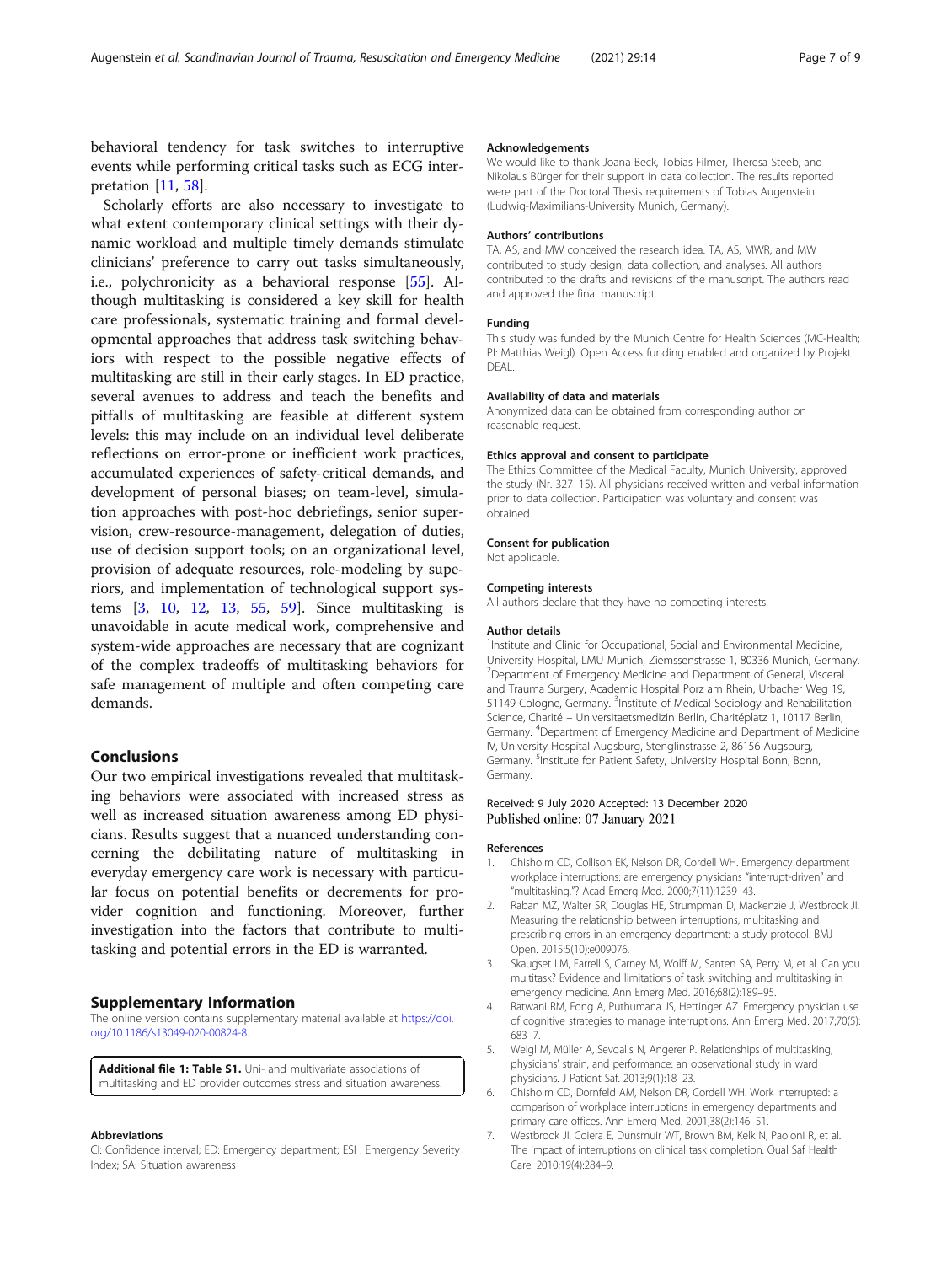- <span id="page-7-0"></span>8. Edwards A, Fitzpatrick L-A, Augustine S, Trzebucki A, Cheng SL, Presseau C, et al. Synchronous communication facilitates interruptive workflow for attending physicians and nurses in clinical settings. Int J Med Inform. 2009; 78(9):629–37.
- 9. Weigl M, Muller A, Zupanc A, Angerer P. Participant observation of time allocation, direct patient contact and simultaneous activities in hospital physicians. BMC Health Serv Res. 2009;9(1):110.
- 10. Douglas HE, Raban MZ, Walter SR, Westbrook JI. Improving our understanding of multi-tasking in healthcare: drawing together the cognitive psychology and healthcare literature. Appl Ergon. 2017;59(Pt A): 45–55.
- 11. Fong A, Ratwani RM. Understanding emergency medicine physicians multitasking behaviors around interruptions. Acad Emerg Med. 2018;25(10): 1164–8.
- 12. Walter SR, Raban MZ, Dunsmuir WTM, Douglas HE, Westbrook JI. Emergency doctors' strategies to manage competing workload demands in an interruptive environment: an observational workflow time study. Appl Ergon. 2017;58:454–60.
- 13. Heng KWJ. Teaching and evaluating multitasking ability in emergency medicine residents - what is the best practice? Int J Emerg Med. 2014;7(1): 41.
- 14. Thomas HA, Beeson MS, Binder LS, Brunett PH, Carter MA, Chisholm CD, et al. The 2005 model of the clinical practice of emergency medicine: the 2007 update. Acad Emerg Med. 2008;15(8):776–9.
- 15. Forsberg HH, Athlin ÅM, von Thiele Schwarz U. Nurses' perceptions of multitasking in the emergency department: effective, fun and unproblematic (at least for me) – a qualitative study. Int Emerg Nurs. 2015; 23(2):59–64.
- 16. Abdulwahid MA, Booth A, Turner J, Mason SM. Understanding better how emergency doctors work. Analysis of distribution of time and activities of emergency doctors: a systematic review and critical appraisal of time and motion studies. Emerg Med J. 2018;35(11):692–700.
- 17. Laxmisan A, Hakimzada F, Sayan OR, Green RA, Zhang J, Patel VL. The multitasking clinician: decision-making and cognitive demand during and after team handoffs in emergency care. Int J Med Inform. 2007;76(11–12): 801–11.
- 18. Lauria MJ, Gallo IA, Rush S, Brooks J, Spiegel R, Weingart SD. Psychological skills to improve emergency care providers' performance under stress. Ann Emerg Med. 2017;70(6):884–90.
- 19. Chan TM, Mercuri M, Van Dewark K, Sherbino J, Schwartz A, Norman G, et al. Managing multiplicity: conceptualizing physician cognition in multipatient environments. Acad Med. 2018;93(5):786–93.
- 20. Wears RL, Perry SJ. Human factors and ergonomics in the emergency department. Ann Emerg Med. 2002;40(2):206–12.
- 21. Wears RL, Woloshynowych M, Brown R, Vincent CA. Reflective analysis of safety research in the hospital accident & emergency departments. Appl Ergon. 2010;41(5):695–700.
- 22. Nemeth C, Wears RL, Patel S, Rosen G, Cook R. Resilience is not control: healthcare, crisis management, and ICT. Cogn Tech Work. 2011;13(3):189.
- 23. Hazlehurst B, McMullen CK, Gorman PN. Distributed cognition in the heart room: how situation awareness arises from coordinated communications during cardiac surgery. J Biomed Inform. 2007;40(5):539–51.
- 24. Monsell S. Task switching. Trends Cogn Sci. 2003;7(3):134–40.
- Salvucci DD, Taatgen NA. Threaded cognition: an integrated theory of concurrent multitasking. Psychol Rev. 2008;115(1):101–30.
- 26. Sweller J. Psychology of learning and motivation. Cogn Load Theory. 2011; 55:37–76.
- 27. Adler RF, Benbunan-Fich R. Juggling on a high wire: multitasking effects on performance. Int J Hum-Comput St. 2012;70(2):156–68.
- 28. Wickens CD. Multiple resources and mental workload. Hum Factors. 2008; 50(3):449–55.
- 29. Flowerdew L, Brown R, Vincent C, Woloshynowych M. Identifying nontechnical skills associated with safety in the emergency department: a scoping review of the literature. Ann Emerg Med. 2012;59(5):386–94.
- 30. Schneider A, Wehler M, Weigl M. Effects of work conditions on provider mental well-being and quality of care: a mixed-methods intervention study in the emergency department. BMC Emerg Med. 2019;19(1):1.
- 31. Weigl M, Müller A, Holland S, Wedel S, Woloshynowych M. Work conditions, mental workload and patient care quality: a multisource study in the emergency department. BMJ Qual Saf. 2016;25(7):499–508.
- 32. Weigl M, Haendl T, Wehler M, Schneider A. Beobachtungsstudie arztlicher und pflegerischer Aktivitaten in der Notaufnahme. [Time-allocation study of nurse and physician activities in the emergency department]. Medizinische Klinik, Intensivmedizin und Notfallmedizin. 2020.
- 33. Gwet K. Handbook of inter-rater reliability: how to estimate the level of agreement between two or multiple raters. Gaithersburg: STATAXIS Publishing Company; 2001.
- 34. Semmer N, Zapf D, Dunckel H. Instrument zur stressbezogenen Tätigkeitsanalyse (ISTA). In: Dunckel H, editor. Handbuch psychologischer Arbeitsanalyseverfahren. Zürich: vdf Hochschulverlag AG. 1999;14:179–204.
- 35. Arora S, Tierney T, Sevdalis N, Aggarwal R, Nestel D, Woloshynowych M, et al. The Imperial stress assessment tool (ISAT): a feasible, reliable and valid approach to measuring stress in the operating room. World J Surg. 2010; 34(8):1756–63.
- 36. Endsley MR. Situation awareness misconceptions and misunderstandings. J Cogn Eng Decis Mak. 2015;9(1):4–32.
- 37. Endsley MR. Toward a theory of situation awareness in dynamic systems. Hum Factors. 2016;37(1):32–64.
- 38. Endsley MR. Measurement of situation awareness in dynamic systems. Hum Factors. 2016;37(1):65–84.
- 39. Walter SR, Li L, Dunsmuir WT, Westbrook JI. Managing competing demands through task-switching and multitasking: a multi-setting observational study of 200 clinicians over 1000 hours. BMJ Qual Saf. 2014;23(3):231–41.
- 40. Zijlstra FRH, Roe RA, Leonora AB, Krediet I. Temporal factors in mental work: effects of interrupted activities. J Occup Organ Psychol. 1999;72:163–85.
- 41. Morrison JB, Rudolph JW. Learning from accident and error: avoiding the hazards of workload, stress, and routine interruptions in the emergency department. Acad Emerg Med. 2011;18(12):1246–54.
- 42. Vincent A, Semmer NK, Becker C, Beck K, Tschan F, Bobst C, et al. Does stress influence the performance of cardiopulmonary resuscitation? A narrative review of the literature. J Crit Care. 2020.
- 43. Gaba DM, Howard SK, Small SD. Situation awareness in anesthesiology. Hum Factors. 1995;37(1):20–31.
- 44. Wickens CD. Situation awareness: review of mica Endsley's 1995 articles on situation awareness theory and measurement. Hum Factors. 2008;50(3):397– 403.
- 45. Nugus P, Holdgate A, Fry M, Forero R, McCarthy S, Braithwaite J. Work pressure and patient flow management in the emergency department: findings from an ethnographic study. Acad Emerg Med. 2011;18(10):1045– 52.
- 46. Reay G, Rankin JA, Then KL. Momentary fitting in a fluid environment: a grounded theory of triage nurse decision making. Int Emerg Nurs. 2016;26: 8–13.
- 47. Barg-Walkow LH, Thomas RP, Wickens CD, Rogers WA. Modeling task scheduling decisions of emergency department physicians. Hum Factors. 2019;0(0):18720819893427.
- 48. Blocker RC, Heaton HA, Forsyth KL, Hawthorne HJ, El-Sherif N, Bellolio MF, et al. Physician, interrupted: workflow interruptions and patient Care in the Emergency Department. J Emerg Med. 2017;53(6):798–804.
- 49. Srna S, Schrift RY, Zauberman G. The illusion of multitasking and its positive effect on performance. Psychol Sci. 2018;29(12):1942–55.
- 50. Peifer C, Zipp G. All at once? The effects of multitasking behavior on flow and subjective performance. Eur J Work Org Psychol. 2019;28(5):682–90.
- 51. Waller MJ. Preferences, behaviors, and strategies in multiple-task performance. In: Dansereau F, Yammarino FJ, editors. Multi-level issues in organizations and time (research in multi level issues, volume 6): Emerald Group Publishing Limited; 2007. p. 239–47.
- 52. KC DS. Does multitasking improve performance? Evidence from the emergency department. Manuf Serv Oper Manag. 2014;16(2):168–83.
- 53. Schneider A, Williams DJ, Kalynych C, Wehler M, Weigl M. Physicians' and nurses' work time allocation and workflow interruptions in emergency departments: a comparative time-motion study across two countries. Emerg Med J. 2020;1:208508.
- 54. Westbrook JI, Woods A, Rob MI, Dunsmuir WT, Day RO. Association of interruptions with an increased risk and severity of medication administration errors. Arch Intern Med. 2010;170(8):683–90.
- 55. Westbrook JI, Raban MZ, Walter SR, Douglas H. Task errors by emergency physicians are associated with interruptions, multitasking, fatigue and working memory capacity: a prospective, direct observation study. BMJ Qual Saf. 2018;27(8):655–63.